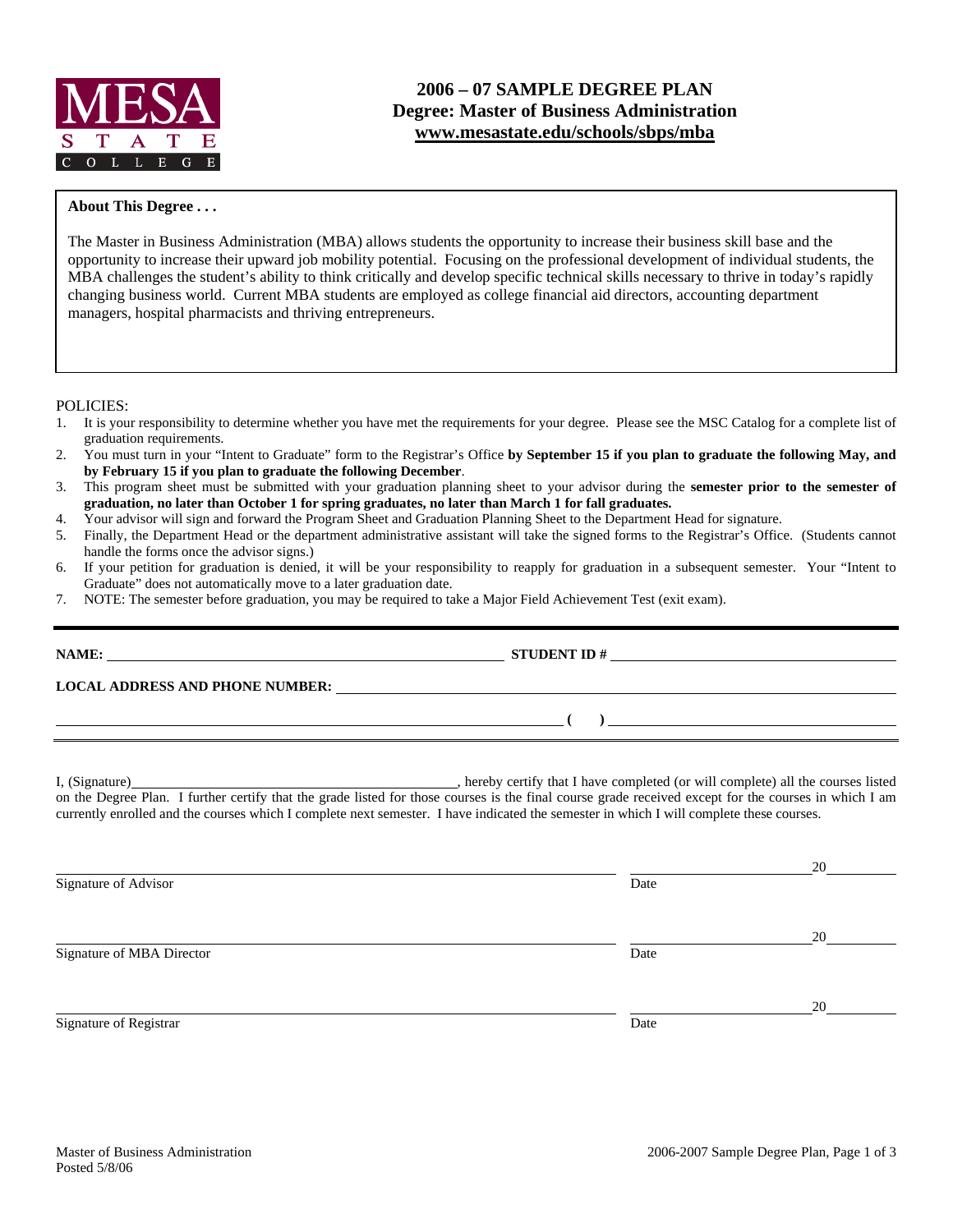- A bachelor's degree from an accredited college is required, prior to beginning the program.
- 36 Semester Hours are required for the Master of Business Administration Degree.
- A cumulative grade point average of 3.0 or higher must be earned at the graduate level.
- It is recommended that students work closely with a faculty advisor when selecting courses and scheduling classes prior to registration.

### **Degree Requirements** (36 Semester Hours)

| <b>Required Core Courses (24 semester hours)</b>                                                                      |     |                           |              |      |      |           |                  |     |                         |       |      |      |           |
|-----------------------------------------------------------------------------------------------------------------------|-----|---------------------------|--------------|------|------|-----------|------------------|-----|-------------------------|-------|------|------|-----------|
| Course                                                                                                                | No. | Credit                    | Grade        | Term | Year | Trns/Subs | Course           | No. | Credit                  | Grade | Term | Year | Trns/Subs |
| <b>ACCT</b>                                                                                                           | 500 | $\overline{\mathbf{3}}$   |              |      |      |           | <b>MANG</b>      | 501 | $\overline{\mathbf{3}}$ |       |      |      |           |
| <b>BUGB</b>                                                                                                           | 500 | $\overline{3}$            |              |      |      |           | <b>MANG</b>      | 510 | $\overline{\mathbf{3}}$ |       |      |      |           |
| <b>FINA</b>                                                                                                           | 500 | $\frac{3}{2}$             |              |      |      |           | <b>MANG</b>      | 590 | $\overline{\mathbf{3}}$ |       |      |      |           |
| <b>MANG</b>                                                                                                           | 500 | $\frac{3}{2}$             |              |      |      |           | <b>MARK</b>      | 500 | $\overline{\mathbf{3}}$ |       |      |      |           |
| <b>Completion of ONE General Elective Track</b> (12 semester hours). Choose one of the following tracks               |     |                           |              |      |      |           |                  |     |                         |       |      |      |           |
| Course                                                                                                                | No. |                           | Credit Grade | Term | Year | Trns/Subs | Course           | No. | Credit                  | Grade | Term | Year | Trns/Subs |
| Professional Track (12 semester hours) Choose 12 semester hours from the following (BUGB 530 & BUGB 595 is required): |     |                           |              |      |      |           |                  |     |                         |       |      |      |           |
| <b>BUGB</b>                                                                                                           | 510 | $\overline{\phantom{0}3}$ |              |      |      |           | <b>CISB</b>      | 500 | $\overline{\mathbf{3}}$ |       |      |      |           |
| <b>BUGB</b>                                                                                                           | 520 | $\frac{3}{2}$             |              |      |      |           | <b>ECON</b>      | 530 | $\frac{3}{2}$           |       |      |      |           |
| <b>BUGB</b>                                                                                                           | 530 | $\frac{3}{2}$             |              |      |      |           | <b>MANG</b>      | 520 | $\frac{3}{2}$           |       |      |      |           |
| <b>BUGB</b>                                                                                                           | 595 | $\overline{\mathbf{3}}$   |              |      |      |           | <b>MANG</b>      | 550 | $\overline{\mathbf{3}}$ |       |      |      |           |
| Sport and Fitness Management Track (12 semester hours):                                                               |     |                           |              |      |      |           |                  |     |                         |       |      |      |           |
| <b>KINE/HPWA</b>                                                                                                      | 500 | $\overline{3}$            |              |      |      |           | <b>KINE/HPWA</b> | 520 | $\frac{3}{2}$           |       |      |      |           |
| <b>KINE/HPWA</b>                                                                                                      | 510 | $\overline{\mathbf{3}}$   |              |      |      |           | <b>BUGB</b>      | 595 | $\overline{3}$          |       |      |      |           |
|                                                                                                                       |     |                           |              |      |      |           |                  |     |                         |       |      |      |           |
| Research Track (12 semester hours):                                                                                   |     |                           |              |      |      |           |                  |     |                         |       |      |      |           |
| <b>BUGB</b>                                                                                                           | 530 | $\overline{\mathbf{3}}$   |              |      |      |           | <b>BUGB</b>      | 590 | 6                       |       |      |      |           |
| <b>MANG</b>                                                                                                           | 540 | $\overline{3}$            |              |      |      |           |                  |     |                         |       |      |      |           |
|                                                                                                                       |     |                           |              |      |      |           |                  |     |                         |       |      |      |           |

### **GRADUATION INFORMATION**

See the "Graduate Programs" section in the Mesa State College catalog for additional graduation information. Need a 3.0 cumulative grade point average at the graduate level.

### **Master of Business Administration** (36 Semester Hours)

### **Required Core Courses** (24 Semester Hours)

 ACCT 500 Managerial Accounting BUGB 500 Advanced Business Law and Ethics FINA 500 Financial Strategy MANG 500 Advanced Management Theory MANG 501 Operations Management MANG 510 Organizational Theory and Behavior MANG 590 Business Strategy MARK 500 Marketing Strategy

### **Continued on page 3**